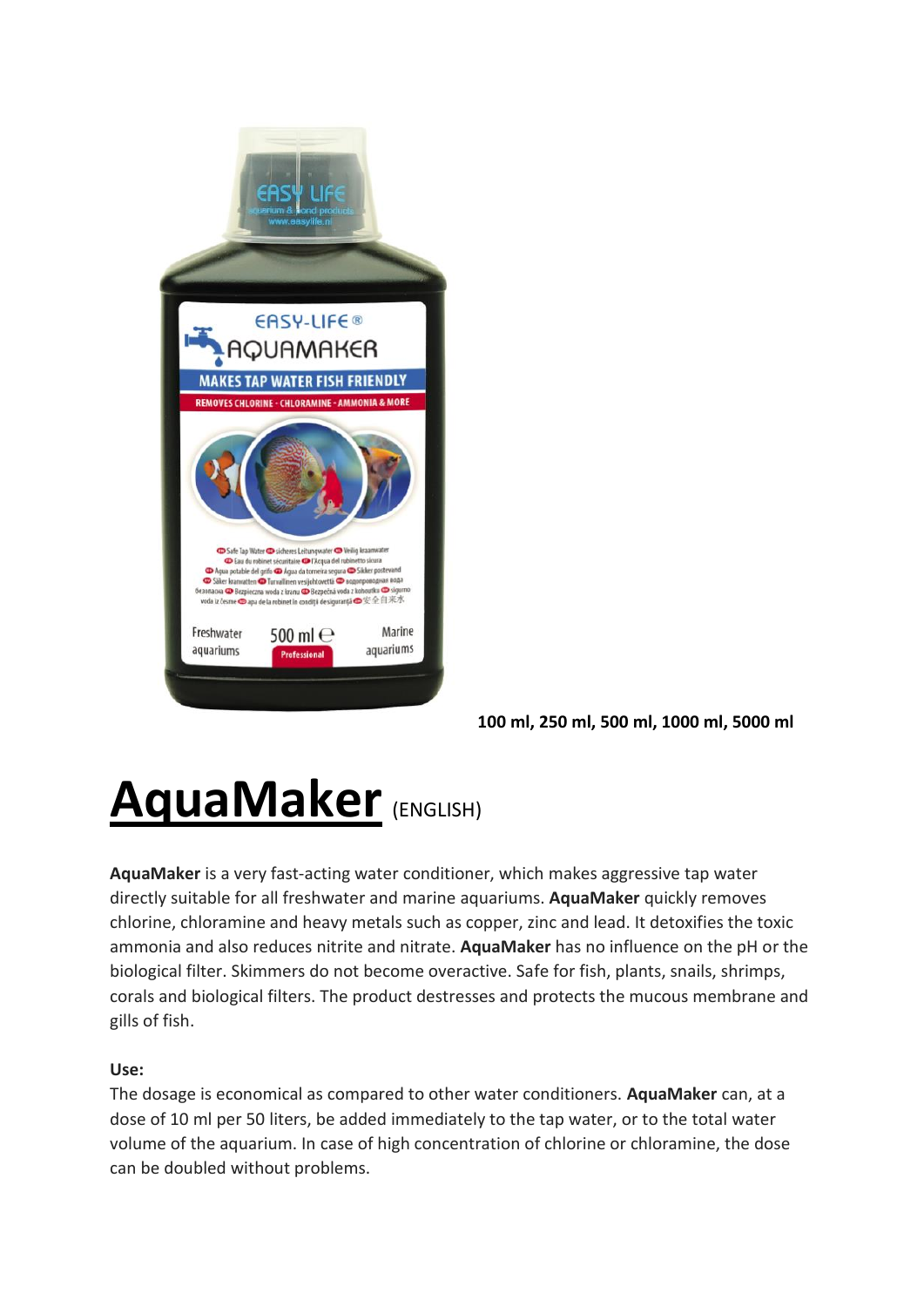### **AquaMaker** (DEUTSCH)

**AquaMaker** ist ein sehr schnell wirkender Wasseraufbereiter, der aggressives Leitungswasser direkt für alle Süß- und Meerwasseraquarien geeignet macht. **AquaMaker** entfernt sofort Chlor, Chloramine und Schwermetalle , wie Kupfer, Zink und Blei. Es entgiftet das toxische Ammoniak und reduziert zudem Nitrit und Nitrat. **AquaMaker** hat keinen Einfluss auf den pH-Wert und den Biofilter. Sicher für alle Fische, Pflanzen, Schnecken, Garnelen, Korallen und den Biofilter. Das Produkt entstresst und schützt die Schleimhaut und Kiemen der Fische.

#### **Verwendung:**

Die Dosierung ist sparsam im Vergleich zu anderen Wasseraufbereitern. **AquaMaker** kann, mit einer Dosis von 10 ml pro 50 Liter, sofort ans Leitungswasser hinzugefügt werden, oder ans Gesamtvolumen des Aquariumwassers. Bei höheren Konzentrationen von Chlor, Chloramin oder Nitrit, kann die Dosis ohne Probleme verdoppelt werden.

## **AquaMaker** (FRANÇAIS)

**AquaMaker** est un conditionneur d'eau à action rapide. Le produit fait l'eau du robinet immédiatement adapté pour les poissons dans tous les aquariums d'eau douce et d'eau de salée. **AquaMaker** élimine rapidement le chlore, la chloramine et les métaux lourds tels que le cuivre, le zinc et le plomb. Il détoxifie l'ammoniac toxique et réduit également le nitrite et le nitrate. **AquaMaker** n'a aucune influence sur le pH ou le biofiltre. Sans danger pour les poissons, les plantes, les escargots, les crevettes, les coraux et les biofiltres. Le produit apaise les poissons, et protège la muqueuse et les branchies de poissons.

### **Utilisation:**

La dose est économique par rapport à d'autres conditionneurs d'eau. **AquaMaker** peut être, à une dose de 10 ml par 50 litres, ajouté immédiatement à l'eau du robinet ou au volume d'eau total de l'aquarium. En cas de forte concentration de chlore, de chloramine ou de nitrite, la dose peut être doublée sans problème.